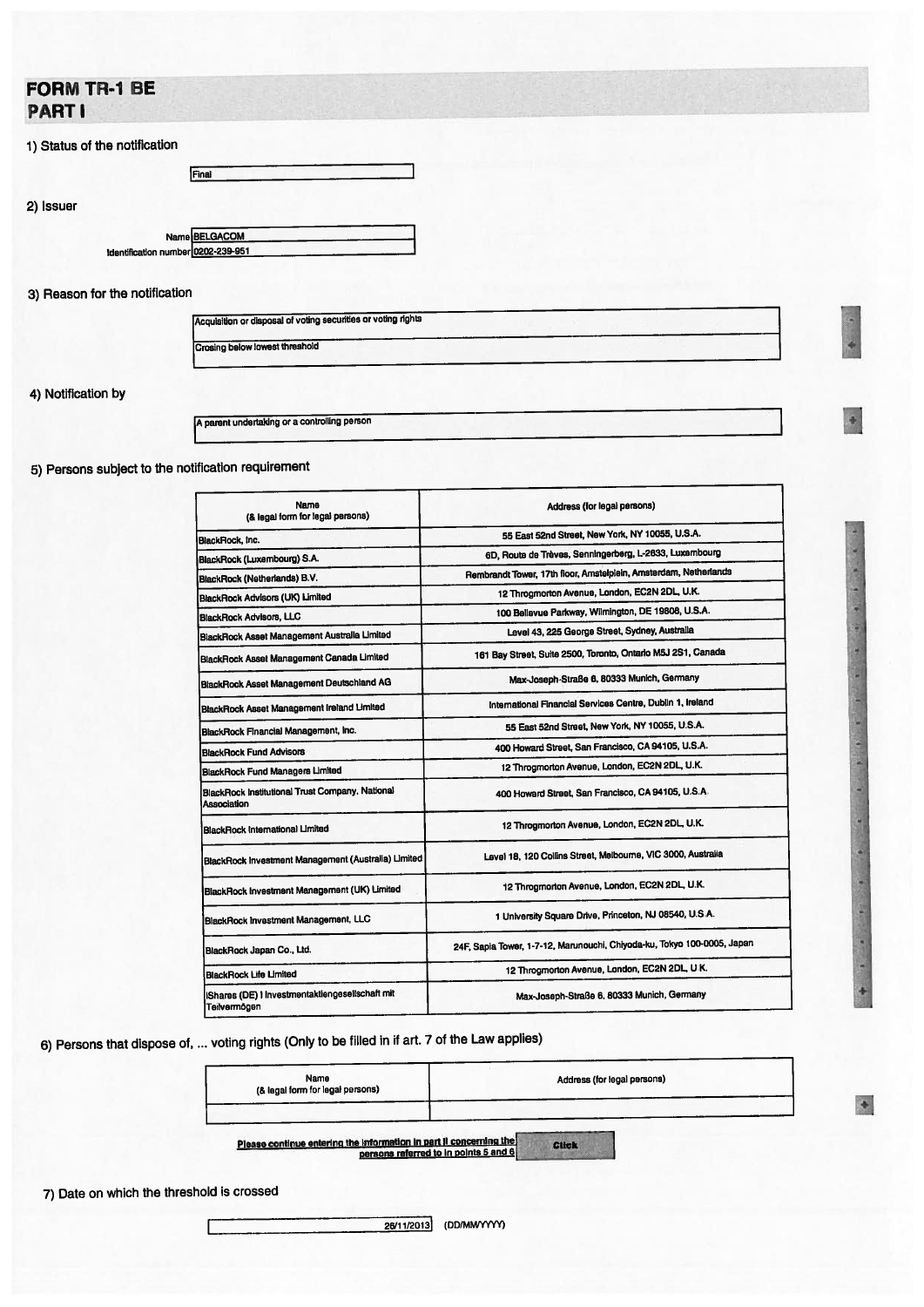8) Threshold that is crossed (in %)

 $\Gamma$ 

3

if the holding has fallen below the lowest threshold, you have the option of not entering any numbers under point 10

9) Denominator

338,025,135

Please enter the denominator before filling in the data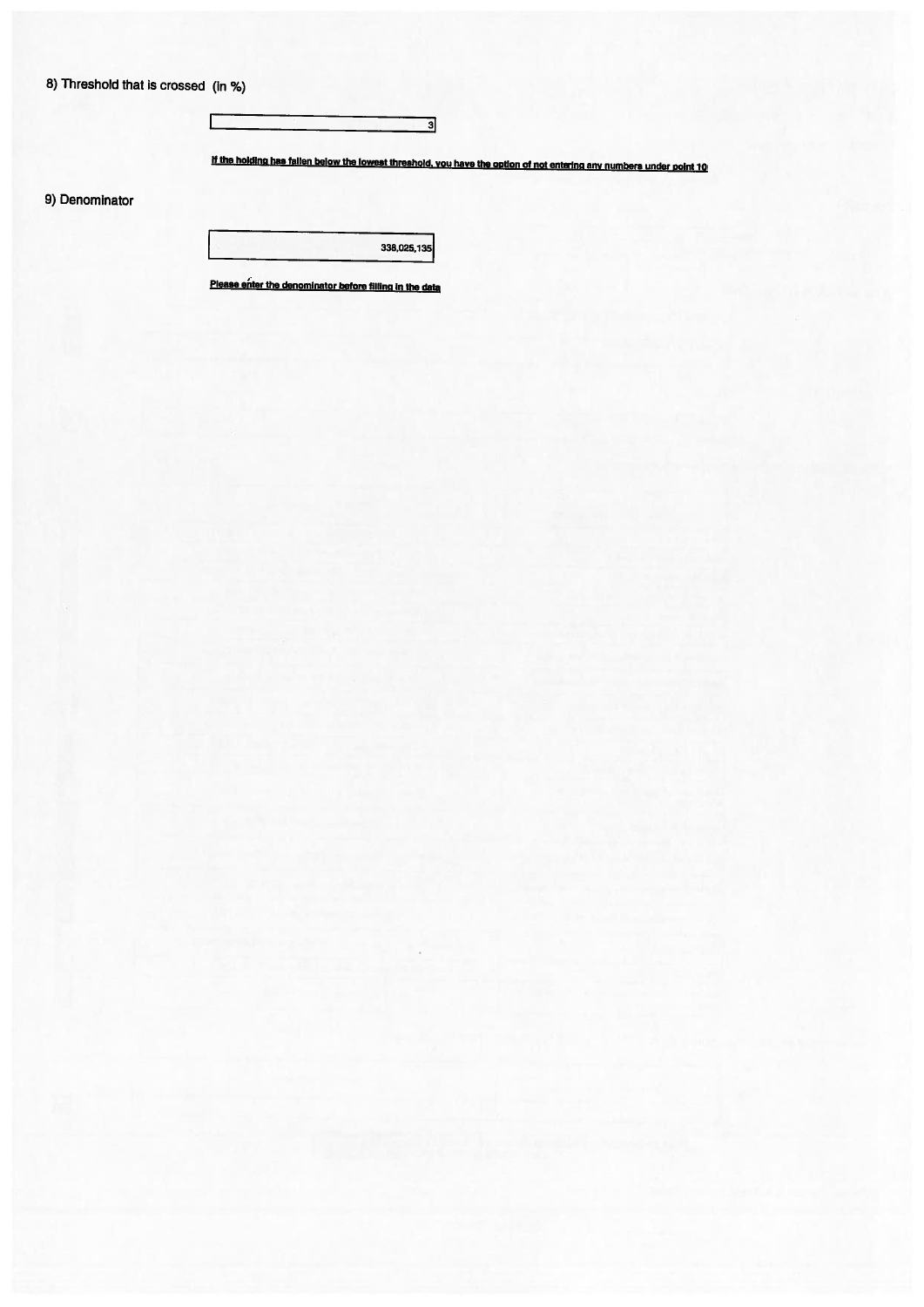#### 10) Notified details

| A) Voting rights                                                          | Previous notification | After the transaction                                   |                    |                                                         |  |
|---------------------------------------------------------------------------|-----------------------|---------------------------------------------------------|--------------------|---------------------------------------------------------|--|
|                                                                           | # of voting rights    |                                                         | # of voting rights | % of voting rights                                      |  |
| Holders of voting rights                                                  |                       | Not linked to the<br>Linked to securities<br>securities |                    | Not linked to the<br>Linked to securities<br>securities |  |
| BlackRock, Inc.                                                           |                       |                                                         |                    |                                                         |  |
| BlackRock (Luxembourg) S.A.                                               |                       |                                                         |                    |                                                         |  |
| BlackRock (Netherlands) B.V.                                              |                       |                                                         |                    |                                                         |  |
| BlackRock Advisors (UK) Limited                                           |                       |                                                         |                    |                                                         |  |
| <b>BlackRock Advisors, LLC</b>                                            |                       |                                                         |                    |                                                         |  |
| BlackRock Asset Management Australia<br>Limited                           |                       |                                                         |                    |                                                         |  |
| <b>BlackRock Asset Management Canada</b><br>Limited                       |                       |                                                         |                    |                                                         |  |
| BlackRock Asset Management<br>Deutschland AG                              |                       |                                                         |                    |                                                         |  |
| BlackRock Asset Management Ireland<br>Limited                             |                       |                                                         |                    |                                                         |  |
| BlackRock Financial Management, Inc.                                      |                       |                                                         |                    |                                                         |  |
| <b>BlackRock Fund Advisors</b>                                            |                       |                                                         |                    |                                                         |  |
| <b>BlackRock Fund Managers Limited</b>                                    |                       |                                                         |                    |                                                         |  |
| BlackRock Institutional Trust Company,<br><b>National Association</b>     |                       |                                                         |                    |                                                         |  |
| <b>BlackRock International Limited</b>                                    |                       |                                                         |                    |                                                         |  |
| <b>BlackRock Investment Management</b><br>(Australia) Limited             |                       |                                                         |                    |                                                         |  |
| <b>BlackRock Investment Management</b><br>(UK) Limited                    |                       |                                                         |                    |                                                         |  |
| BlackRock Investment Management,<br>Iшс                                   |                       |                                                         |                    |                                                         |  |
| BlackRock Japan Co., Ltd.                                                 |                       |                                                         |                    |                                                         |  |
| <b>BlackRock Life Limited</b>                                             |                       |                                                         |                    |                                                         |  |
| <b>IShares (DE) I</b><br>Investmentaktiengesellschaft mit<br>Teilvermögen |                       |                                                         |                    |                                                         |  |
|                                                                           |                       |                                                         |                    |                                                         |  |
| subtotal                                                                  | <b>TOTAL</b>          |                                                         |                    |                                                         |  |

Start with "groups" of holders. Calculate subtotals and then finish with the persons<br>"who are "aione

The totals, subtotals and % will be updated once you have clicked on<br>- cALCULATE>

| After the transaction        |                        |                         |                                                                                    |                    |
|------------------------------|------------------------|-------------------------|------------------------------------------------------------------------------------|--------------------|
| Type of financial instrument | <b>Expiration date</b> | Exercise period or date | # of voting rights<br>that may be<br>acquired if the<br>instrument is<br>beaionexe | % of voting rights |
|                              |                        |                         |                                                                                    |                    |
|                              | <b>TOTAL</b>           |                         | (in relation to all expiration dates)                                              |                    |

The totals will be updated once you have clicked on <CALCULATE>

| TOTAL (Voting rights & Equivalent financial<br>instruments) |           | # of voting rights | % of voting rights |
|-------------------------------------------------------------|-----------|--------------------|--------------------|
|                                                             | CALCULATE |                    |                    |

11) Chain of controlled undertakings through which the holding is effectively held, if applicable

Please describe, or join a diagram in attachment

BlackRock, Inc. is the ultimate parent company of all legal entities contained herein. With a common voting policy in place across all entities within<br>the group, BlackRock, Inc. maintains control of assets indicated within

12) In case of proxy voting for only one GM

 $\mathbf{r}$ 

I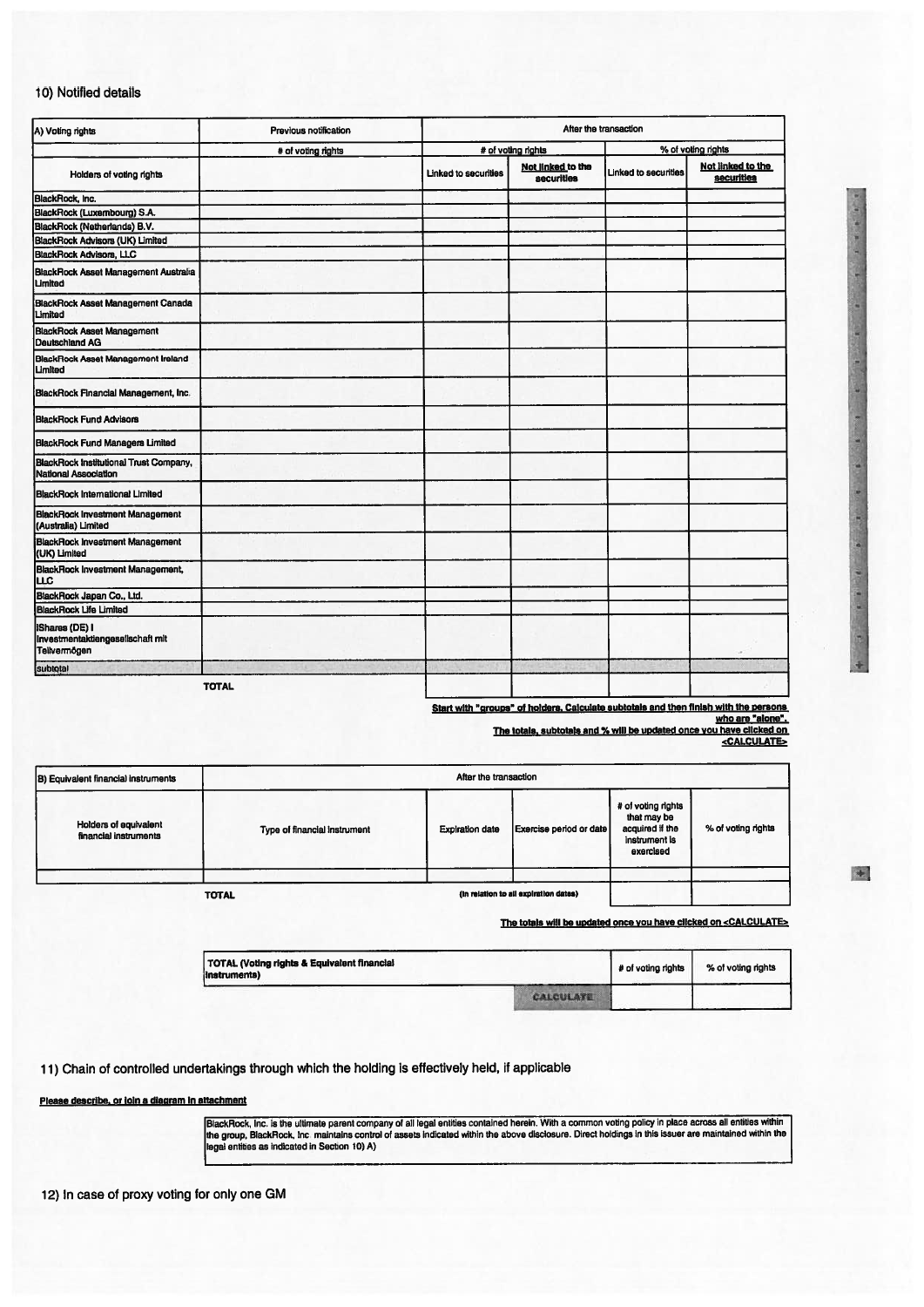| ſø<br>1101 |  |
|------------|--|
|            |  |

 $\overline{\phantom{0}}$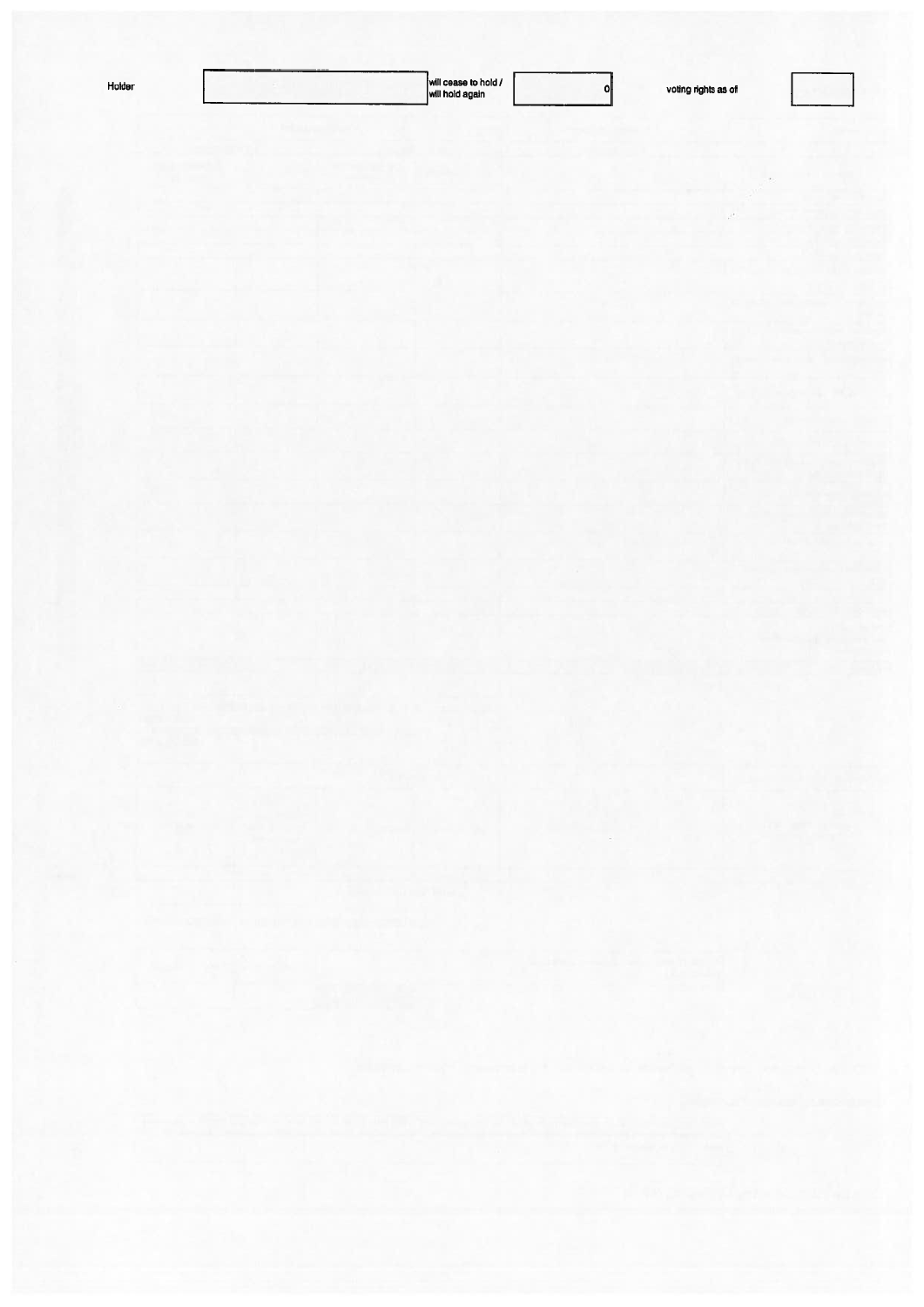# 13) Additional information

|               | A) Convertible bonds and rights to subscribe to voting securities not yet issued |                                        |                                       |        |                                                                                     |
|---------------|----------------------------------------------------------------------------------|----------------------------------------|---------------------------------------|--------|-------------------------------------------------------------------------------------|
| <b>Holder</b> | Type of financial instrument                                                     | <b>Expiration date</b><br>(DD/MM/YYYY) | Exercise/Conversion<br>period or date | Number | # of voting rights that may be acquired if the<br>instrument is exercised/converted |
|               |                                                                                  |                                        |                                       |        |                                                                                     |
|               |                                                                                  |                                        |                                       |        |                                                                                     |

| B) Shares without voting rights |        |
|---------------------------------|--------|
| Holder                          | Number |
|                                 |        |
| C) Remarks                      |        |
|                                 |        |
|                                 |        |

On

Done at )12 Throgmorton Avenue, London, EC2N 2DL UK,

28/11/2013 (DD/MM/YYYY)

Name & capacity

**Duncan Murray, Vice President Signature** Signature

Alving

٦